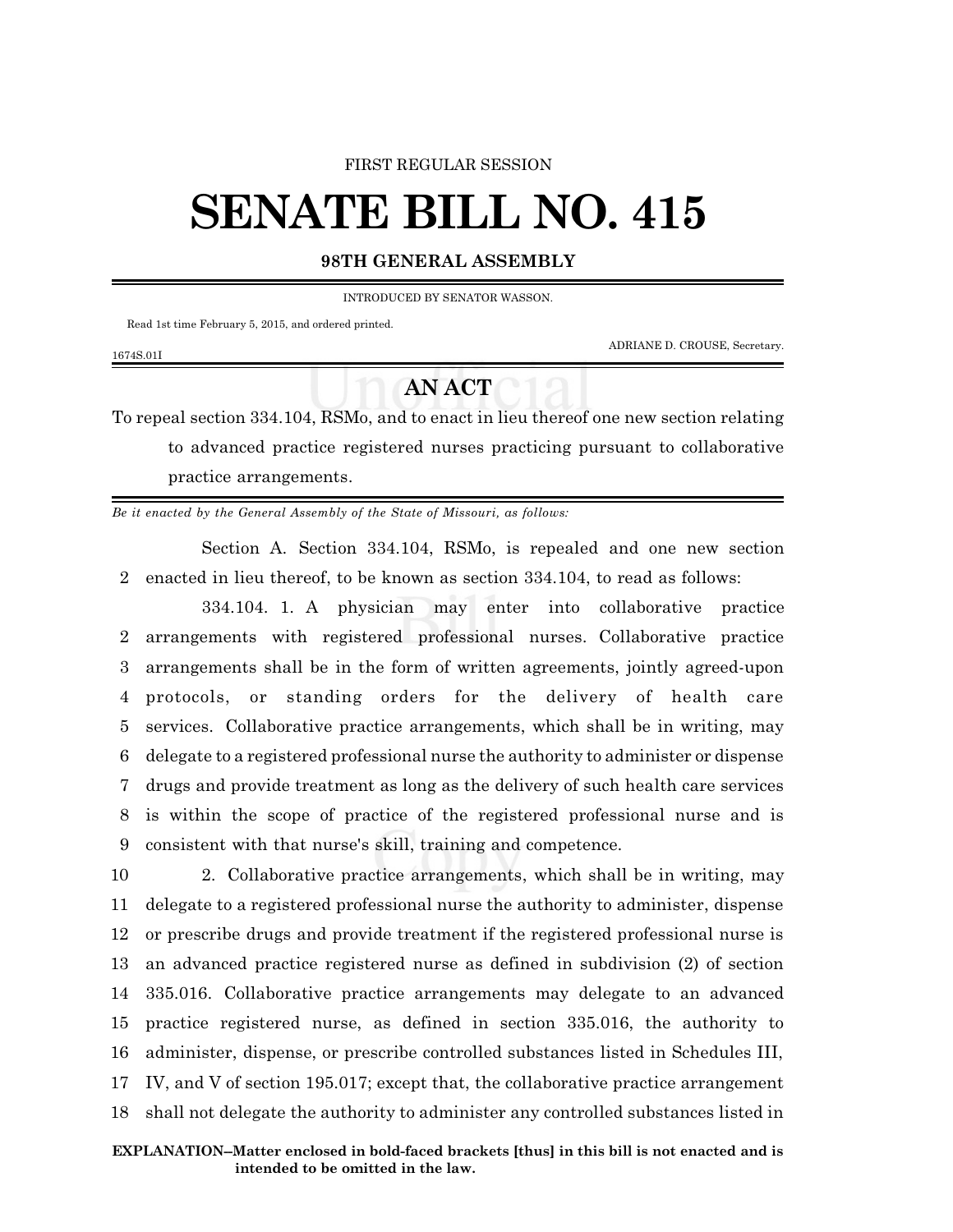schedules III, IV, and V of section 195.017 for the purpose of inducing sedation or general anesthesia for therapeutic, diagnostic, or surgical procedures. Schedule III narcotic controlled substance prescriptions shall be limited to a one hundred twenty-hour supply without refill. Such collaborative practice arrangements shall be in the form of written agreements, jointly agreed-upon protocols or standing orders for the delivery of health care services. 3. The written collaborative practice arrangement shall contain at least the following provisions:

 (1) Complete names, home and business addresses, zip codes, and telephone numbers of the collaborating physician and the advanced practice registered nurse;

 (2) A list of all other offices or locations besides those listed in subdivision (1) of this subsection where the collaborating physician authorized the advanced practice registered nurse to prescribe;

 (3) A requirement that there shall be posted at every office where the advanced practice registered nurse is authorized to prescribe, in collaboration with a physician, a prominently displayed disclosure statement informing patients that they may be seen by an advanced practice registered nurse and have the right to see the collaborating physician;

 (4) All specialty or board certifications of the collaborating physician and all certifications of the advanced practice registered nurse;

 (5) The manner of collaboration between the collaborating physician and the advanced practice registered nurse, including how the collaborating physician and the advanced practice registered nurse will:

 (a) Engage in collaborative practice consistent with each professional's skill, training, education, and competence;

 (b) Maintain geographic proximity, except the collaborative practice arrangement may allow for geographic proximity to be waived for a maximum of twenty-eight days per calendar year for rural health clinics as defined by P.L. 95-210, as long as the collaborative practice arrangement includes alternative plans as required in paragraph (c) of this subdivision. This exception to geographic proximity shall apply only to independent rural health clinics, provider-based rural health clinics where the provider is a critical access hospital as provided in 42 U.S.C. 1395i-4, and provider-based rural health clinics where the main location of the hospital sponsor is greater than fifty miles from the clinic. The collaborating physician is required to maintain documentation related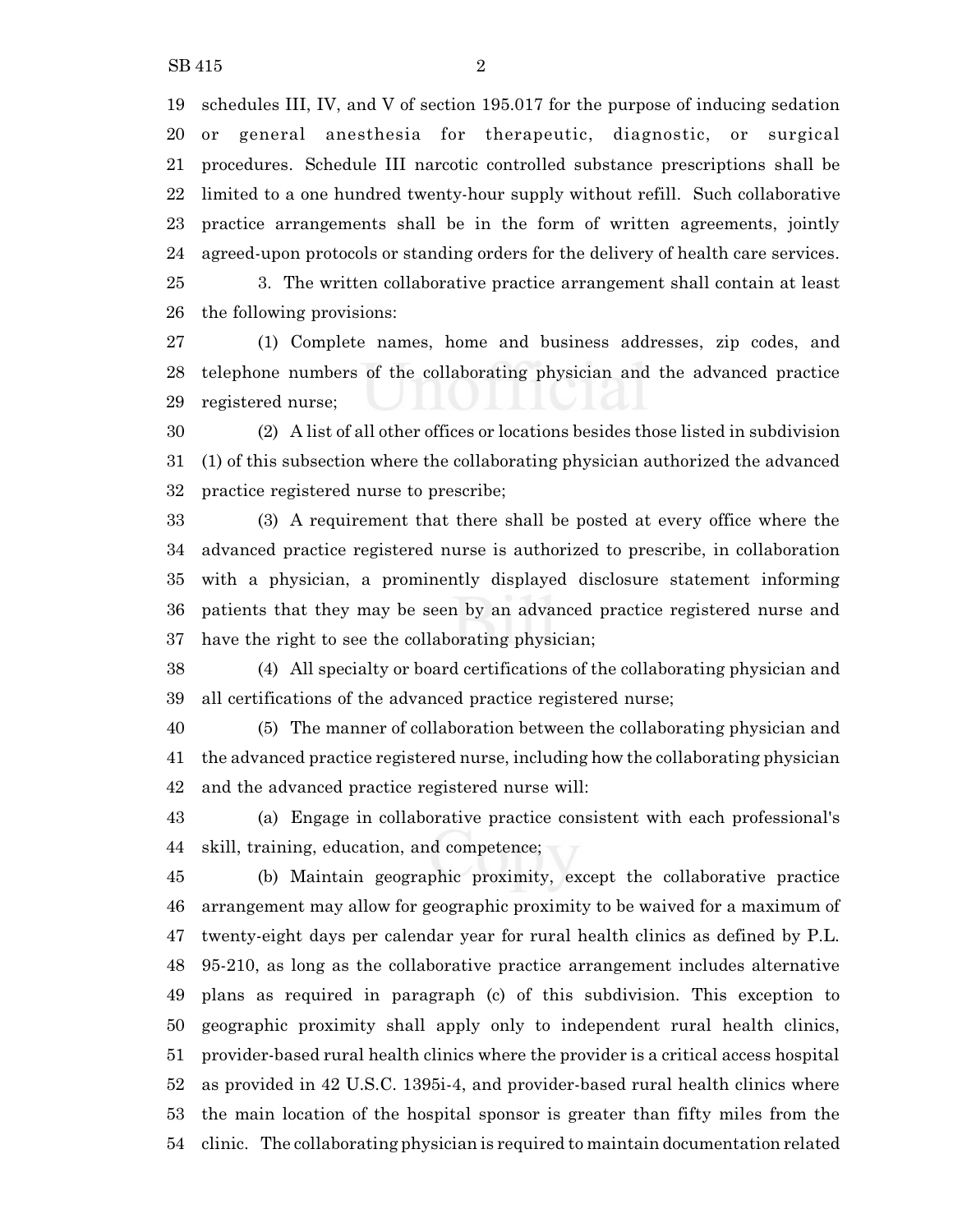to this requirement and to present it to the state board of registration for the healing arts when requested; and

 (c) Provide coverage during absence, incapacity, infirmity, or emergency by the collaborating physician;

 (6) A description of the advanced practice registered nurse's controlled substance prescriptive authority in collaboration with the physician, including a list of the controlled substances the physician authorizes the nurse to prescribe and documentation that it is consistent with each professional's education, knowledge, skill, and competence;

 (7) A list of all other written practice agreements of the collaborating physician and the advanced practice registered nurse;

 (8) The duration of the written practice agreement between the collaborating physician and the advanced practice registered nurse;

 (9) A description of the time and manner of the collaborating physician's review of the advanced practice registered nurse's delivery of health care services. The description shall include provisions that the advanced practice registered nurse shall submit a minimum of ten percent of the charts documenting the advanced practice registered nurse's delivery of health care services to the collaborating physician for review by the collaborating physician, or any other physician designated in the collaborative practice arrangement, every fourteen days; **[**and**]**

 (10) The collaborating physician, or any other physician designated in the collaborative practice arrangement, shall review every fourteen days a minimum of twenty percent of the charts in which the advanced practice registered nurse prescribes controlled substances. The charts reviewed under this subdivision may be counted in the number of charts required to be reviewed under subdivision (9) of this subsection**; and**

 **(11) When an advanced practice registered nurse utilizes a collaborative practice arrangement to diagnose or initiate treatment for an acutely or chronically ill or injured patient, the collaborating physician or other physician designated in the collaborative practice agreement shall be available either personally or electronically for consultation by the advanced practice registered nurse. The advanced practice registered nurse shall provide a written or electronic report of such patient encounters within fourteen days to the patient's primary healthcare provider. If the patient does not have a primary**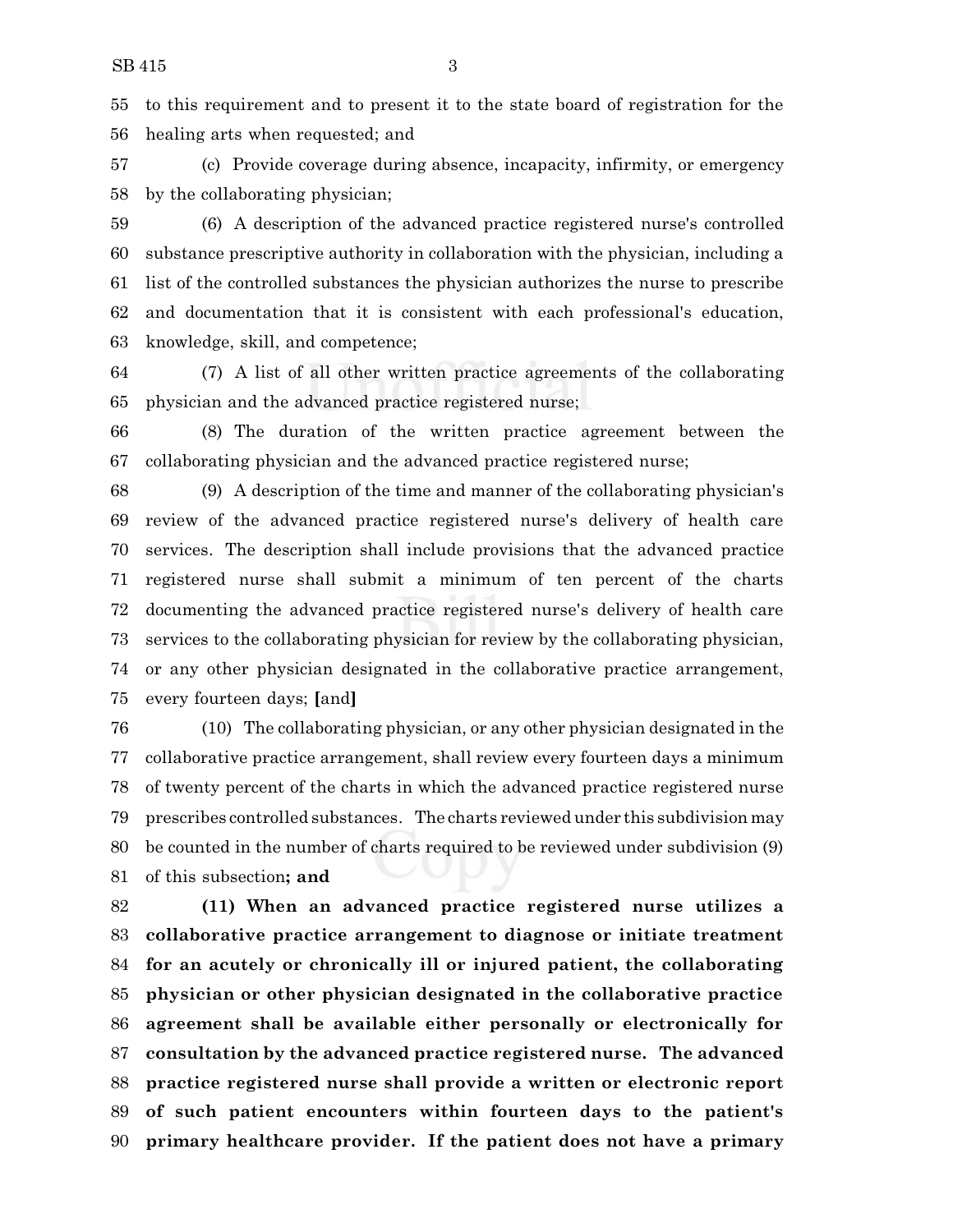**healthcare provider, the advanced practice registered nurse shall provide the patient with a list of primary care physicians in the area that are accepting new patients and the collaborating physician shall review the chart for all patients seen by an advanced practice registered nurse for a chronic illness**.

 4. The state board of registration for the healing arts pursuant to section 334.125 and the board of nursing pursuant to section 335.036 may jointly promulgate rules regulating the use of collaborative practice arrangements. Such rules shall be limited to specifying geographic areas to be covered, the methods of treatment that may be covered by collaborative practice arrangements and the requirements for review of services provided pursuant to collaborative practice arrangements including delegating authority to prescribe controlled substances. Any rules relating to dispensing or distribution of medications or devices by prescription or prescription drug orders under this section shall be subject to the approval of the state board of pharmacy. Any rules relating to dispensing or distribution of controlled substances by prescription or prescription drug orders under this section shall be subject to the approval of the department of health and senior services and the state board of pharmacy. In order to take effect, such rules shall be approved by a majority vote of a quorum of each board. Neither the state board of registration for the healing arts nor the board of nursing may separately promulgate rules relating to collaborative practice arrangements. Such jointly promulgated rules shall be consistent with guidelines for federally funded clinics. The rulemaking authority granted in this subsection shall not extend to collaborative practice arrangements of hospital employees providing inpatient care within hospitals as defined pursuant to chapter 197 or population-based public health services as defined by 20 CSR 2150-5.100 as of April 30, 2008.

 5. The state board of registration for the healing arts shall not deny, revoke, suspend or otherwise take disciplinary action against a physician for health care services delegated to a registered professional nurse provided the provisions of this section and the rules promulgated thereunder are satisfied. Upon the written request of a physician subject to a disciplinary action imposed as a result of an agreement between a physician and a registered professional nurse or registered physician assistant, whether written or not, prior to August 28, 1993, all records of such disciplinary licensure action and all records pertaining to the filing, investigation or review of an alleged violation of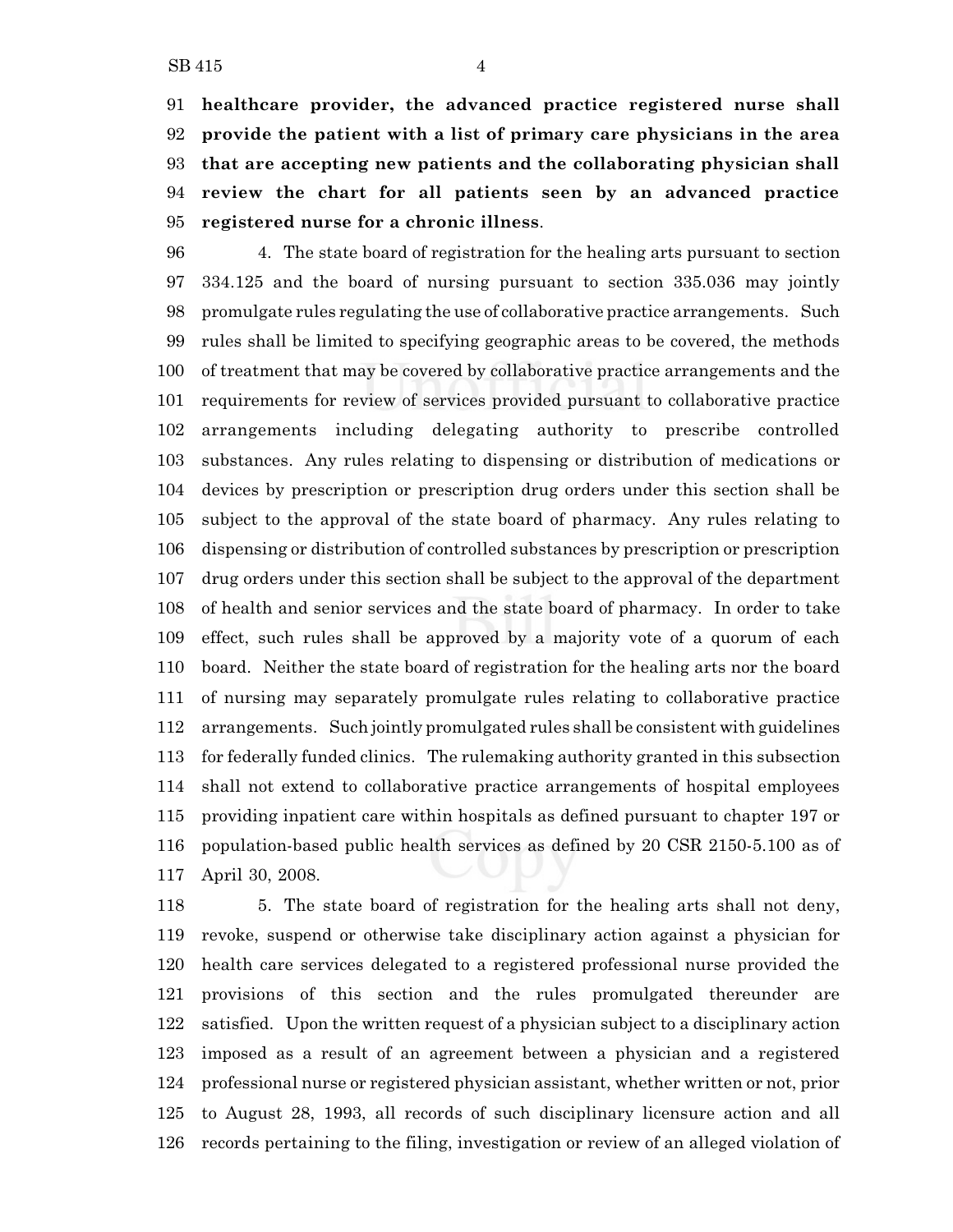this chapter incurred as a result of such an agreement shall be removed from the records of the state board of registration for the healing arts and the division of professional registration and shall not be disclosed to any public or private entity seeking such information from the board or the division. The state board of registration for the healing arts shall take action to correct reports of alleged violations and disciplinary actions as described in this section which have been submitted to the National Practitioner Data Bank. In subsequent applications or representations relating to his medical practice, a physician completing forms or documents shall not be required to report any actions of the state board of registration for the healing arts for which the records are subject to removal under this section.

 6. Within thirty days of any change and on each renewal, the state board of registration for the healing arts shall require every physician to identify whether the physician is engaged in any collaborative practice agreement, including collaborative practice agreements delegating the authority to prescribe controlled substances, or physician assistant agreement and also report to the board the name of each licensed professional with whom the physician has entered into such agreement. The board may make this information available to the public. The board shall track the reported information and may routinely conduct random reviews of such agreements to ensure that agreements are carried out for compliance under this chapter.

 7. Notwithstanding any law to the contrary, a certified registered nurse anesthetist as defined in subdivision (8) of section 335.016 shall be permitted to provide anesthesia services without a collaborative practice arrangement provided that he or she is under the supervision of an anesthesiologist or other physician, dentist, or podiatrist who is immediately available if needed. Nothing in this subsection shall be construed to prohibit or prevent a certified registered nurse anesthetist as defined in subdivision (8) of section 335.016 from entering into a collaborative practice arrangement under this section, except that the collaborative practice arrangement may not delegate the authority to prescribe any controlled substances listed in Schedules III, IV, and V of section 195.017.

 8. A collaborating physician shall not enter into a collaborative practice arrangement with more than three full-time equivalent advanced practice registered nurses. This limitation shall not apply to collaborative arrangements of hospital employees providing inpatient care service in hospitals as defined in chapter 197 or population-based public health services as defined by 20 CSR